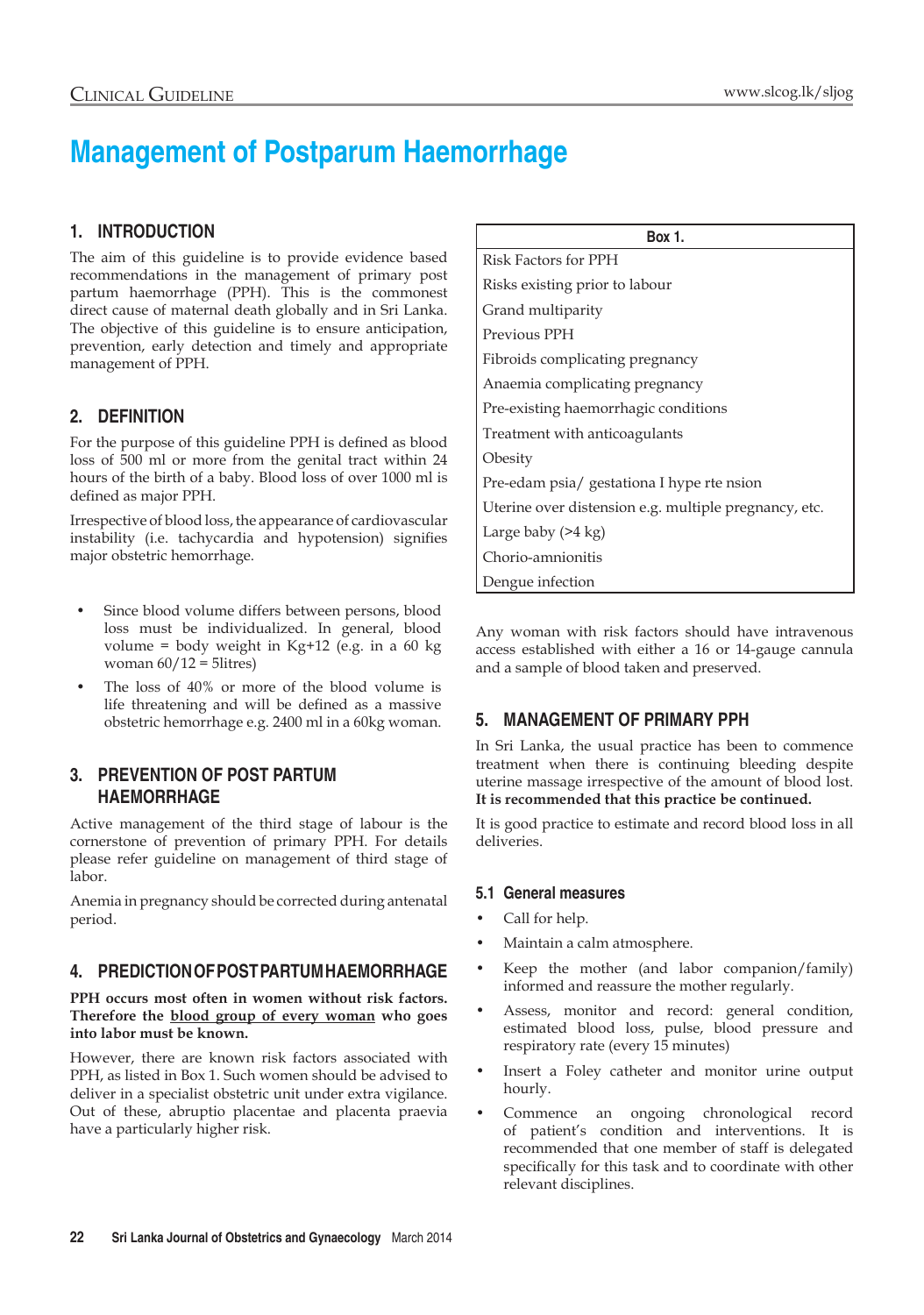- Ensure there is intravenous access with two wide (14 - 16 G) bore cannulae.
- Send blood for cross matching and baseline full blood count. In cases of massive haemorrahge, other investigations such as clotting profile will be needed.
- Start Ringer's lactate (Hartmann's) solution.
- Identify the cause of bleeding.
- Keep the woman warm.
- Pay attention to the temperature of labor room, operating theatre, intravenous fluids, blood, blood products and fluids used for lavage. Hypothermia is known to promote coagulopathy.
- Where available, the early involvement of the anesthetic team, even while the patient is still in the labor room is recommended.
- Give oxygen via a face mask at a minimum rate of 8L/ minute (where suitable masks are available, oxygen must be given at a rate ofl0-15L/min).
- If deterioration of the patient is greater than expected for the visible blood loss, internal hemorrhage is the probable cause.
- Check for completeness of the placenta. If incomplete or in doubt consider exploration of the uterus under anesthesia.
- The Consultant **must** be informed in the situations listed in Box 2.

### **Box 2. Situations in which the Consultant must be informed**

- 1. Blood loss of >1000 ml
- 2. Pulse rate of >100/minute
- 3. Systolic blood pressure <100 mm Hg
- 4. Drop of systolic blood pressure by 30 mm Hg
- 5. Increase of pulse rate by >30 beats/minute
- 6. Increasing fundal height
- 7. Deterioration of the patient out of proportion to the overt blood loss

## **5.2 Specific measures**

#### *5.2.1 Establish a cause far the bleeding*

Palpate the uterine fundus.

A poorly contracted uterus usually indicates atonic PPH, which is the commonest cause. However, the possibility of concomitant genital tract trauma needs to be considered.

If the uterus is well contracted, the genital tract must be inspected for trauma with adequate exposure, in good light.

#### *5.2.2 Management af atanic haemarrhage*

- Start uterine massage by 'rubbing up the fundus'.
- Clear the cervical canal and vagina of blood clots by vaginal examination.
- Administer either ergometrine maleate 0.5 mg slow IV or methyl ergometrine 0.2 mg slow IV or oxytocin 5 IU IV and start an infusion of 40 IU in 500 ml of Hartmann's solution at 125 ml per hour via an infusion pump.
- Start bimanual compression of uterus.
- If the bleeding fails to abate completely in 5-10 minutes administer/repeat ergometrine 0.5mg IV.
- If the bleeding fails to abate completely in a further 10 minutes administer misoprostol 800llg per rectally or sublingually.
- If the bleeding fails to abate completely in a further 10 minutes proceed to uterine balloon tamponade and inform the Consultant. At the same time, administer tranexamic acid 1g by slow IV over 10 minutes. This dose may be repeated after 30 minutes if necessary and later if bleeding recommences. For details of the method of balloon tamponade please refer appendix 1.
- Balloon tamponade is an important step in managing patients who continue to bleed despite medical measures. It should always be considered before resorting to surgical measures.
- If the institution does not have personnel trained in the use of balloon tamponade, the woman must be transferred to a higher institution, at the point where the administration of ergometrine and oxytocin infusion has failed to stop bleeding.
- Temporizing measures such as manual aortic compression and sand bags to compress the uterus are recommended while the patient is in transit.
- Inform the receiving institution.
- After the balloon is inserted and the vagina packed (to keep the balloon in the uterus), the woman's vital parameters and the level of the fundus must be monitored carefully. Where these indicate the woman is continuing to bleed, she should be moved to the theatre, since the situation would indicate the need for a laparotomy.
- She should be shifted to the theatre without delay in this situation.
- Prior to laparotomy the woman must be examined under anesthesia for tears in the genital tract.
- In case laparotomy is needed it is best to keep the patient in the modified Lloyd Davis position so that observations for bleeding could be done with minimum inconvenience and delay.
- The surgical measures would depend on the woman's condition. "Too little too late" is the main contributor to mortality in PPH. Surgical measures include brace (compression) sutures (see appendix 2), uterine de-vascularization (See appendix 3), haemostatic mattress sutures to bleeding sinusoids, box sutures to include the bleeding lower segment in placenta previa, internal iliac ligation and hysterectomy.
- The "sandwich technique" involves inserting a balloon tamponade after the application of brace sutures.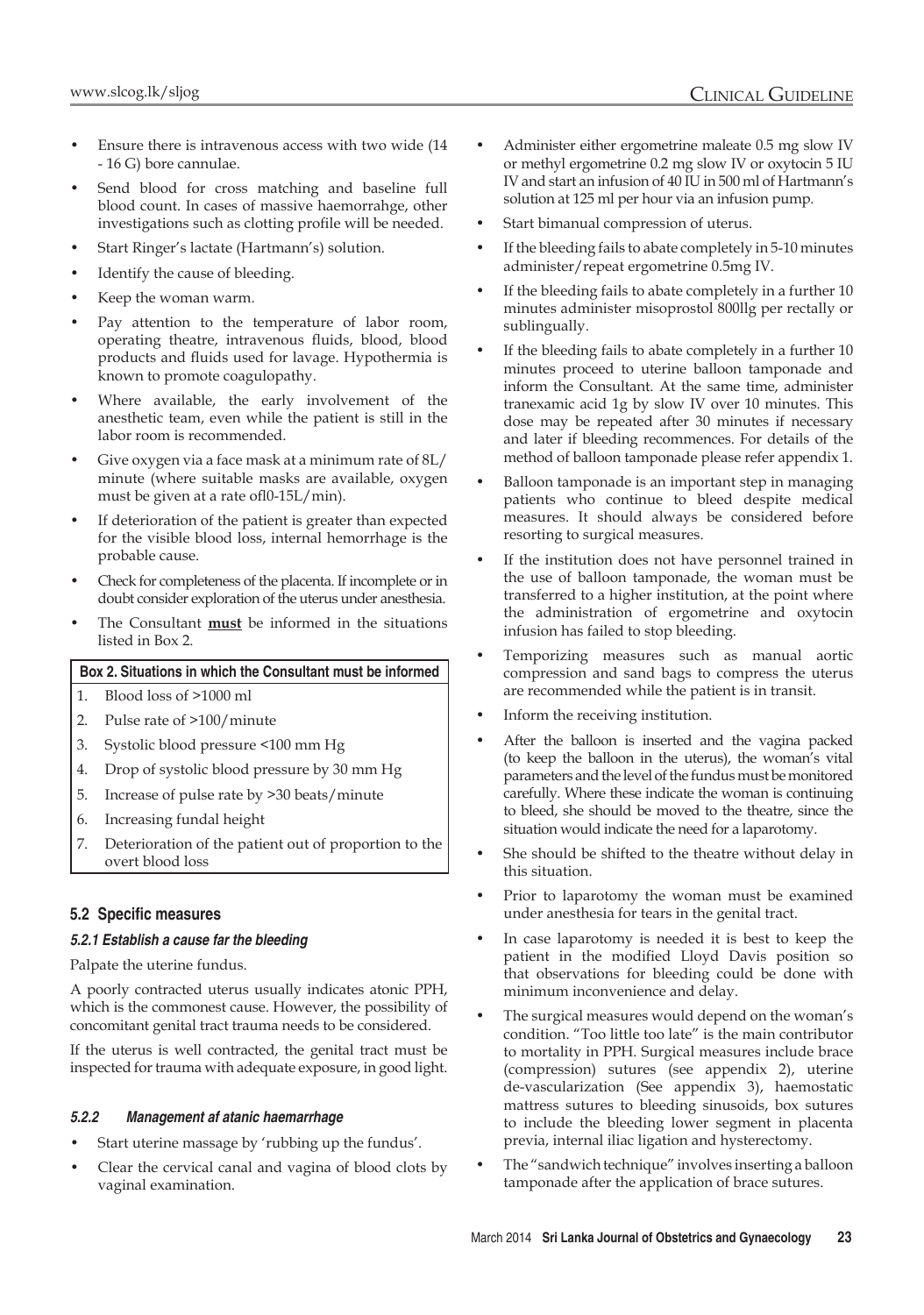- It is important that hysterectomy is resorted to **sooner than later.**
- Hypothermia is a particular risk in the theatre environment. Measures must be taken to minimize the loss of heat from the woman.

## *5.2.3 Management af traumatic PPH*

- Exclude high vaginal and cervical tears before suturing episiotomy.
- When the apex of the tear or episiotomy is not visible, apply a suture at the highest visible point, pull downwards and apply continuous sutures at progressively higher points until the apex is reached.
- Examine for paravaginal and broad ligament haematomata with a combined per vaginal and per rectal examination.
- The management should be individualized according to the situation.
- Paravaginal hematomas of more than 5 cm diameter will usually require surgical evacuation. A bleeding point is usually present and must be looked for. In cases where it is difficult to control bleeding, a Foley catheter with its balloon inflated may be left in the cavity. Packing of the vagina may also be useful.
- Cervical tears must be identified by systematic inspection of the cervix using GreenArmytage forceps and sutured.
- In case of multiple tears with venous oozing, it may be better to insert a balloon catheter into the vagina or to pack the vagina with **moistened** vaginal packs than to try to suture all the tears.

#### *5.2.4 Rupture of the uterus*

- Rupture of the uterus must be suspected when the general condition is deteriorating out of proportion to the visible blood loss and there is continuing bleeding in the presence of a contracted uterus.
- This is particularly so in a woman with a scarred uterus.
- Immediate involvement of a Consultant and surgical intervention are important in this situation.

## *5.2.5 Coagulopathy causing PPH*

- This could be due to coagulopathy following death in utero, abruptio placentae, severe preeclampsia, HELLP syndrome, sepsis, amniotic fluid embolism, acute fatty liver, pulmonary immune thrombocytopenia, Von Willebrand's disease etc.
- It could also be due to suboptimal management of the PPH .
- Early involvement of a haematologist or transfusion medicine specialist will be important in this situation.

Where available, thromboelastometry would be useful in this situation.

## **6. Resuscitation and Fluid management**

## **PPH up to 1000 ml**

• Commence a crystalloid infusion of 2-3 times the estimated blood loss.

## **PPH oimore than 1000 ml**

- PPH of over 1000 ml should be managed in consultation with other relevant specialists e.g. anesthesiologists, hematologists, transfusion specialists etc.
- Assess airway, breathing and circulation.
- Give oxygen via face mask.
- Keep the woman warm and flat.
- Transfuse warmed blood as soon as possible.
- Until blood is available, warm crystalloids (up to 2 litres) and colloids (up to 1-2 litres) may be transfused as rapidly as required, up to a maximum of 3.5 litres in total.
- Depending on urgency, group-specific blood may be given until cross-matched blood is available.
- If group-specific blood is not available, 0 Rhesus D negative blood could be given.
- Blood transfusion should be individualized according to the situation. When available, involve blood transfusion specialist/Haematologist. Where three or more units of blood are being transfused, an equal number of packs of fresh frozen plasma must also be transfused. If available, thromboelastometry will enable factor-specific replacement.
- Due consideration must be given to keeping transport facilities available to obtain blood and blood products from another institution.

## **7. Debriefing**

- It is possible that a major PPH could result in significant psychological morbidity.
- This could be minimized by timely debriefing of the patient and her family, preferably by the Consultant.
- This should be done immediately after the event, before discharge and at the postnatal visit or at any time as requested by her or the family.

## **8. Risk Management**

It is good practice to conduct a case review with the members of the team involved in the management and other staff as soon as possible after the event. *The spirit of such a meeting should be one of lessons learnt rather than of apportioning blame.*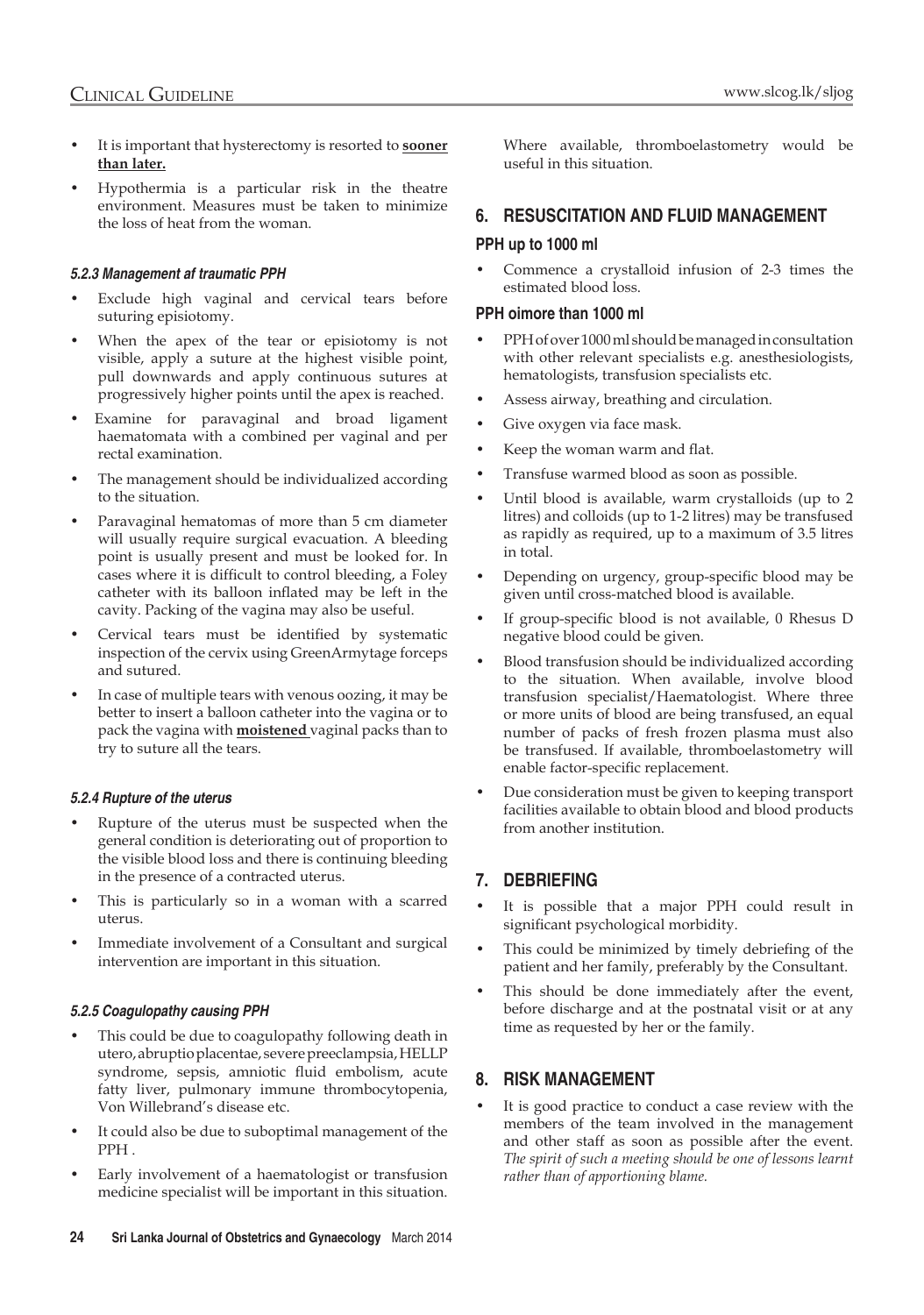## **Appendix 1**

## **Insertion of a 'condom catheter'**

This may be performed as an independent procedure or following inspection of the cervix and upper vagina for trauma.

Therefore, whenever it is planned to inspect the cervix, or where there is an indication that medical therapy may fail to bring the bleeding under control, keep the materials needed for insertion of a condom catheter ready.

- 1. Explain to the mother the need to insert a condom catheter and explain the procedure briefly. Be reassuring.
- 2. Wear a pair of sterile gloves.
- 3. The required items are:
	- Size 20 22 (or largest available) Foley catheter,
	- A condom,
	- Sterile No. 0 or 1 suture,
	- A bottle of warmed saline,
	- Intravenous infusion set released from the pack
	- Arrange these items on a sterile towel laid on a side trolley.
- 4. Take the Foley catheter out of the packing.
- 5. Unfold the condom over the end of the Foley catheter to about two thirds of its length. Hand tie it to the catheter firmly, using several rounds of sterile suture at a point about 2 cm distal to the open end of the condom.
- 6. Have an assistant connect the infusion set to the bottle of warmed normal saline suspended 4-6 feet above the patient.
- 7. Connect the other end to the catheter, run saline into the condom to make sure the system is water tight by holding the catheter tip upwards.
- 8. Afterwards, empty the balloon of the saline and leave it on the sterile trolley, ready for insertion.
- 9. Wash the condom with either warm saline or 5% povidone iodine lotion.
- 10. Place the woman either in the dorsal or lithotomy position and expose the cervix by using one or two Sim's speculae.
- 11. Grasp the anterior lip of the cervix with a sponge holder.
- 12. Now insert the entire condom catheter system into the uterus. You may keep the condom catheter between the index and middle fingers and introduce it like exploring the uterus (or doing a pelvic examination).
- 13. Reconnect the catheter to a giving set and start filling the condom with warmed saline.
- 14. Keep watching the cervix for the balloon to bulge out of it and stop filling it any further for now. You may notice cessation of bleeding from the uterine cavity.
- 15. At this point pack the vagina with a moist vaginal pack (Two inch ribbon gauze pack or a gauze towel) around the catheter in a circumferential manner.
- 16. Continue filling till the gravity aided filling stops. Usually 400 - 500 ml is needed.
- 17. Proximal end of the catheter is folded and a tight tie placed on it to prevent backflow.
- 18. Insert a size 12 Foley catheter to the bladder.
- 19. Mark the level of the fundus on the abdomen with a marker pen. Start a pulse and blood pressure chart.
- 20. Give tranexamic acid 1 G slow i.v. and repeat after 8 hours.
- 21. Keep pack and the condom catheter for 12 18 hours.
- 22. Consider appropriate antibiotic prophylaxis.
- 23. If there is no vaginal bleeding and vital signs are stable, plan to remove the catheter at a convenient time, after 12 hours.
- 24. Release half the instilled volume of saline. Do not remove the pack at this stage.
- 25. Observe for bleeding through the pack.
- 26. 30 minutes later remove the vaginal pack, without removing the condom catheter.
- 27. If there is no further bleeding for another 30 minutes, release the total volume of instilled saline and remove the condom catheter gently.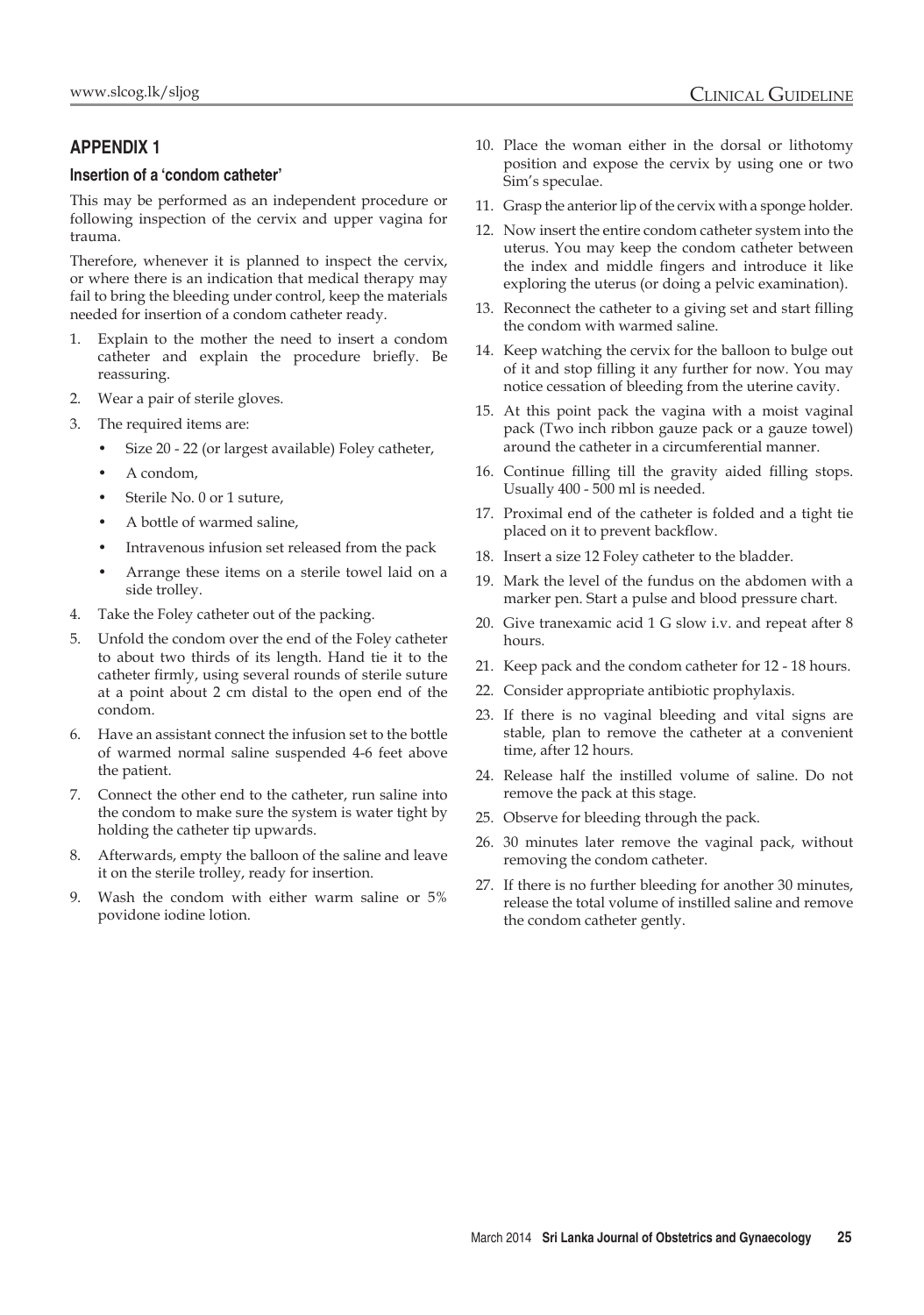## **Appendix 2**

Brace sutures, the best known of which is the modified B-Lynch sutures are very useful in the presence of a bleeding atonic uterus.

The uterus is exteriorized. An absorbable No.2 suture (or highest gauge available) on a curved 'hand-needle'

is passed anteroposteriorly through the uterus above the reflection of the bladder about 2 cm medial to the lateral edge.

The process is repeated on the contralateral side. The sutures are tied tightly over the fundus, with an assistant manually squeezing the uterus. Additional sutures may be applied medially.



© Copyright B-Lynch'05



**Hackethal A et al. Hum. Reprod. 2008;23:74-79** 

© The Author 2007. Published by Oxford University Press on behalf of the European Society of Human Reproduction and Embryology. All rights reserved. For Permissions, please email: journals.permissions@oxfordjournals.org

human reproduction